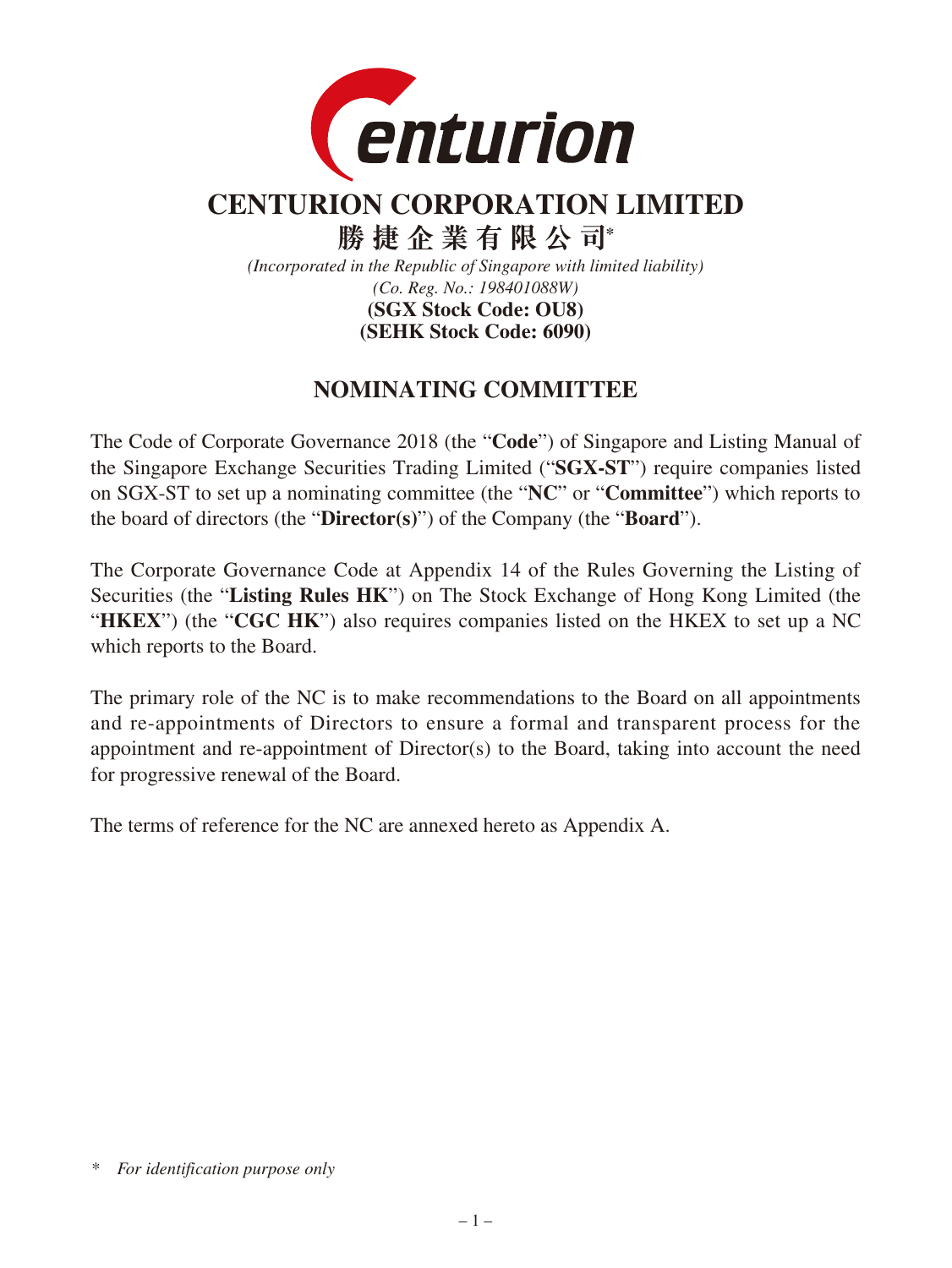**Appendix A**



# **CENTURION CORPORATION LIMITED**

**勝捷企業有限公司\*** *(Incorporated in the Republic of Singapore with limited liability) (Co. Reg. No.: 198401088W)* **(SEHK Stock Code: 6090) (SGX Stock Code: OU8)**

# **TERMS OF REFERENCE FOR NOMINATING COMMITTEE**

# **1. MEMBERSHIP**

- 1.1 The Committee shall be appointed by the Board from amongst its members, and shall comprise at least three (3) members.
- 1.2 The Committee will comprise at least three (3) Directors, a majority of members (including the chairman of the NC ("**NC Chairman**")) shall be independent nonexecutive Directors ("**Independent Director(s)**") of the Company. The Lead Independent Director, if any, shall be a NC member.
- 1.3 The NC Chairman shall be elected by members of the Board and shall be independent.
- 1.4 The Board shall consider whether a Director is independent in accordance with the factors set out in Rule 3.13 of the Listing Rules HK as well as the provisions of the Listing Manual of the SGX-ST and the Code, as may be amended from time to time.
- 1.5 If the Board considers, in spite of the existence of one (1) or more of the relationships or circumstances as listed in the return referred to in clause 1.6 below, a Director as independent, the Company has to fully disclose the nature of the Director's relationship and why the Board has determined the Director to be considered independent.

*<sup>\*</sup> For identification purpose only*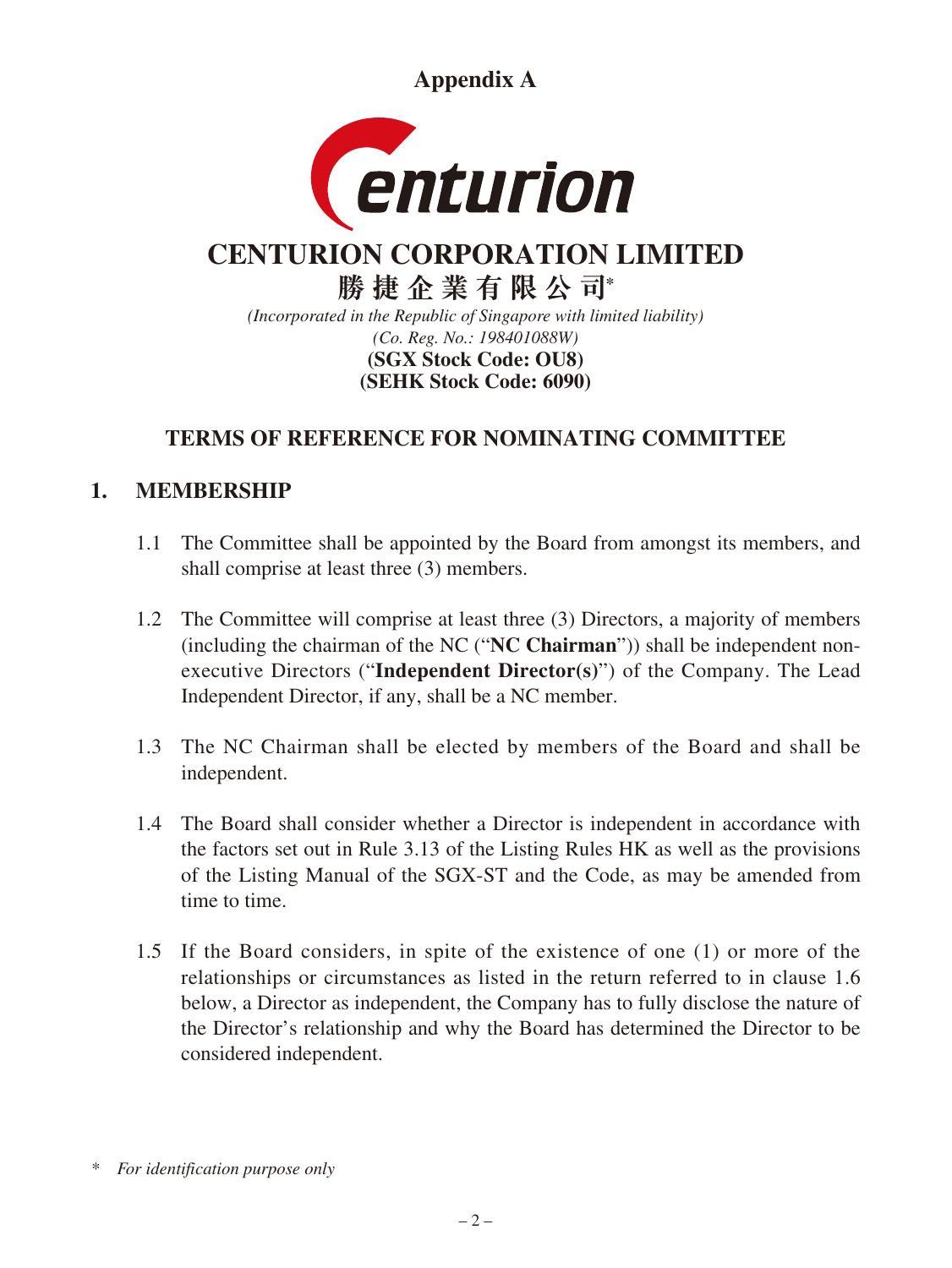- 1.6 On appointment, and thereafter, on an annual basis, every Independent Director shall complete, sign and return to the Company a return as to his/her independence in accordance with the provisions of the SGX-ST's Listing Manual, Listing Rules HK and the Code, and in the form as specified by the Company from time to time. The NC shall review the completed and signed return to decide if a Director is to be considered independent and make its recommendation to the Board.
- 1.7 An Independent Director shall immediately notify the company secretary of the Company ("**Company Secretary**") of any change in circumstances that may result in him/her not being able to meet the criteria for independence.

The Board may, after considering the change in circumstances (with the recommendation of the NC), require the resignation of the member, in compliance with the provisions of the NC's terms of reference and/or any other applicable statutes, rules or regulations.

The Board may, as a result of the resignation, re-constitute the NC before its next scheduled meeting.

- 1.8 A member who wishes to retire or resign from the NC shall notify the Board in writing, giving at least one (1) month's notice or such shorter period as may be agreed by the Board.
- 1.9 The office of a member shall become vacant upon the member's death/ resignation/retirement/removal or disqualification as a Director.
- 1.10 Any vacancy in the NC shall be filled within two (2) months, and in any case, no later than three (3) months. If for any reason, the total number of members shall fall below three (3), the Board shall within three (3) months of such occurrence, appoint such number of new members so that the total number of members is at least three (3).

# **2. ADMINISTRATION**

#### **2.1 Meetings**

(a) Meetings of the NC ("**NC Meetings**") may be conducted by means of telephone conference, video conference or any other form of audio or audiovisual instantaneous communication and the participation in the meeting pursuant to this provision shall constitute presence in person at such meeting.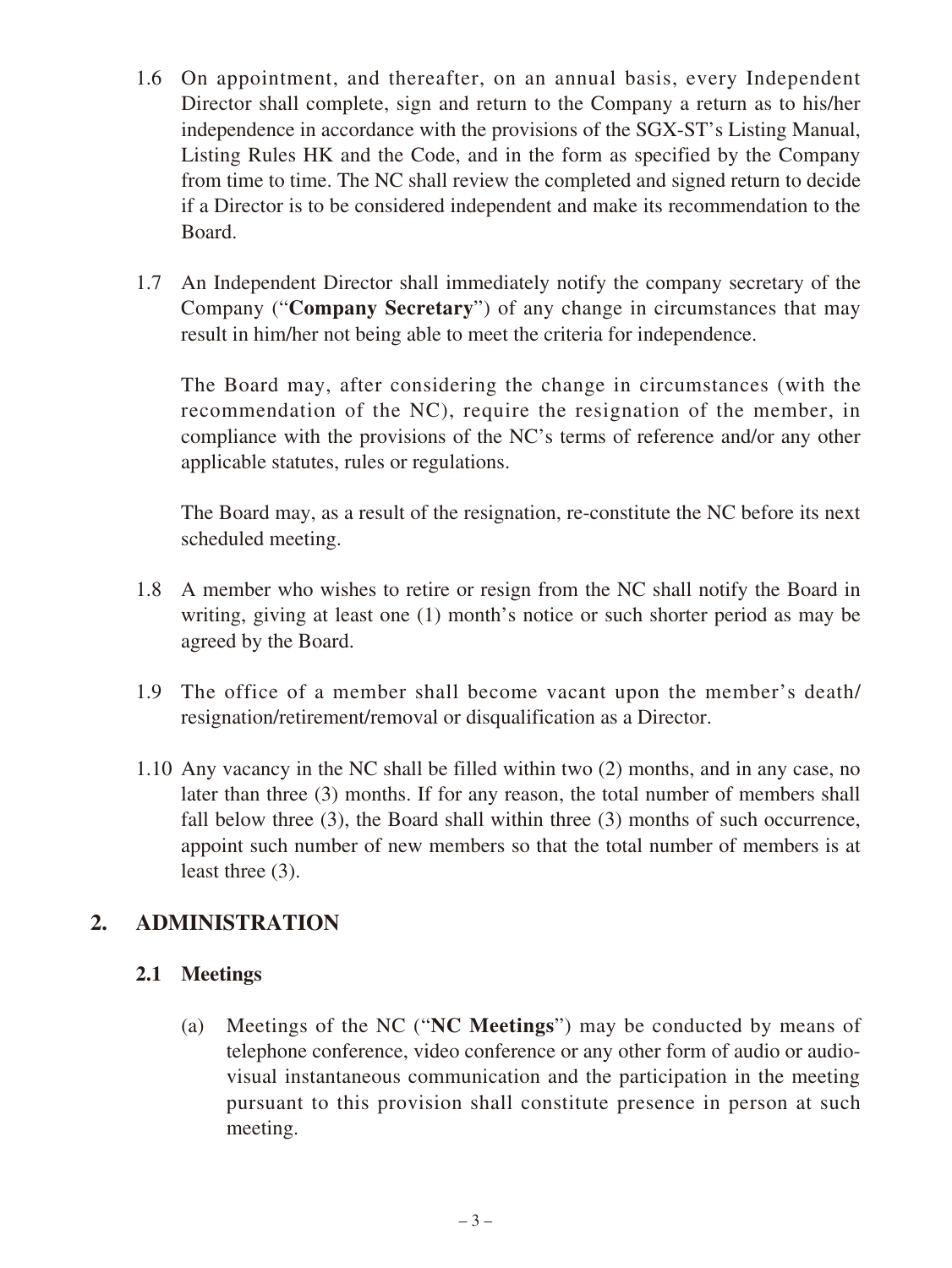The minutes of such a meeting signed by the NC Chairman or chairman of the meeting shall be conclusive evidence of any meeting conducted as aforesaid.

- (b) NC Meetings shall be held as the NC deems appropriate and be held at least once a year. Meetings shall be organised so that attendance is maximised. NC Meetings may be called, at any time, by the NC Chairman or any member.
- (c) The NC shall have full discretion to invite any Director or management or external parties, such as consultants/advisers, if necessary, to attend its meetings.
- (d) The secretary of the NC shall be the Company Secretary for the time being or, such other person as may be nominated by the NC.
- (e) The secretary of the NC shall attend all NC Meetings and minute the proceedings thereof including providing an attendance record of individual members present at all meetings.
- (f) Draft and final version of the minutes of all NC Meetings shall record in sufficient details the matters considered and decisions reached, including any concerns raised by the members or dissenting views expressed and shall be circulated to all NC members for their comments and record within a reasonable time after the meetings.

If the NC Chairman so decides, the minutes shall be circulated to other members of the Board. A Director may, provided that there is no conflict of interest and with the agreement of the NC Chairman, obtain copies of minutes of NC Meetings. Minutes of all NC Meetings shall be confirmed and signed by the NC Chairman or chairman of the meeting.

(g) The notice of each NC Meeting, confirming the venue, date and time and enclosing an agenda of items to be discussed, shall other than under exceptional circumstances, be forwarded to each member of the NC at least three (3) working days prior to the date of the meeting. The members of the Committee may (i) consent to shorter notice whereupon the requisite notice period shall be waived or (ii) waive notice of a NC Meeting and such waiver may be retroactive.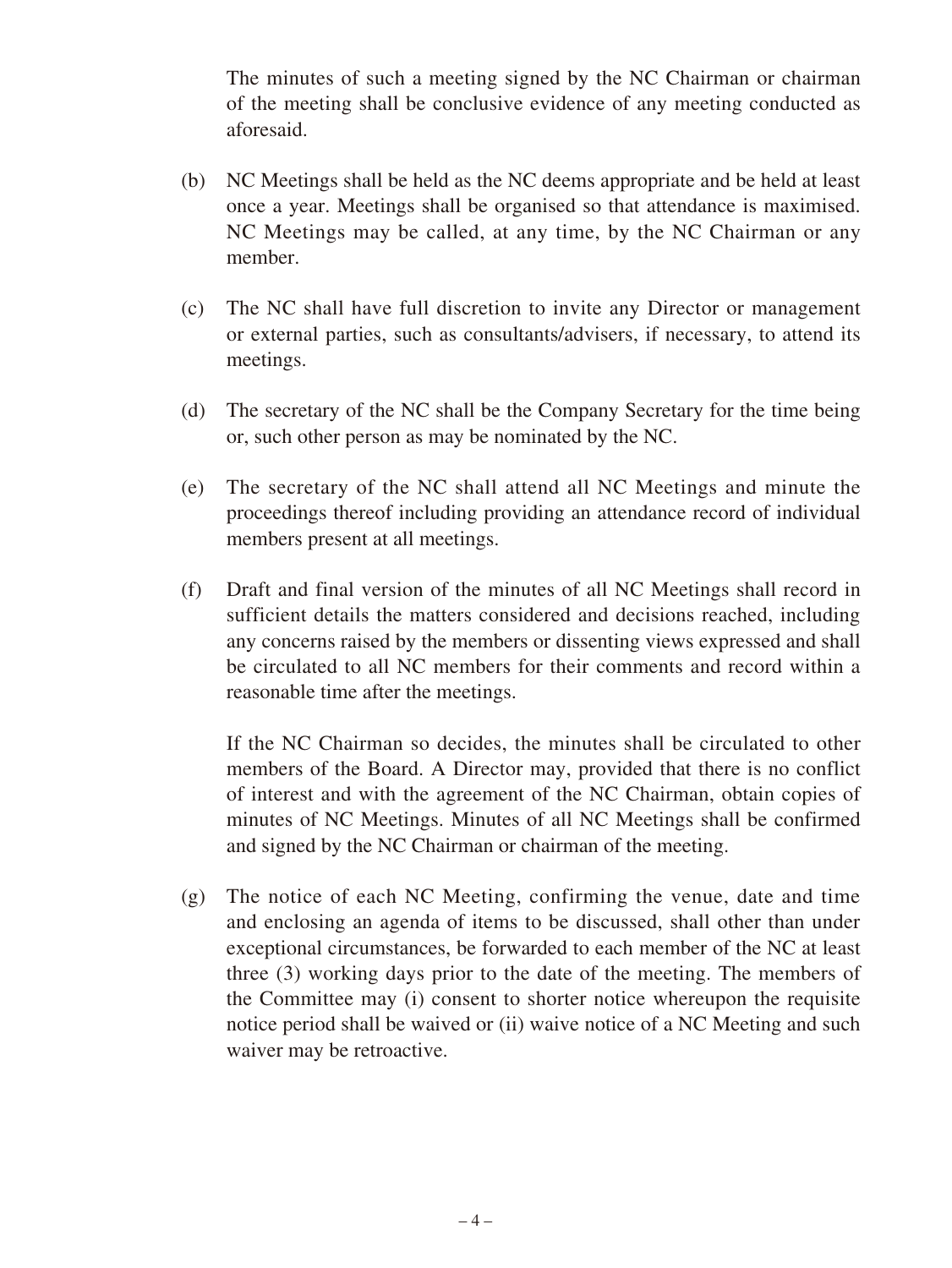#### **2.2 Quorum**

The quorum shall be any two (2) members, including at least one (1) Independent Director.

If the NC Chairman is not present within five (5) minutes from the appointed time of the meeting, the members present may elect one (1) of their members, who must be independent, to chair the meeting.

#### **2.3 Voting**

A resolution shall be considered passed if:

- (a) there is a majority of votes cast in favour of the resolution at a NC Meeting; or
- (b) there is agreement in writing by a majority of members entitled to vote on the decision.

In the event of an equality of votes, the NC Chairman or the chairman of the meeting shall not have a casting vote. All conflicting views shall be submitted to the Board for its final decision.

Any member who has an interest in any matter being reviewed or considered by the NC shall abstain from voting on the matter.

#### **2.4 NC Resolutions in Writing**

The NC may pass written resolutions by circulation. A resolution in writing signed by a majority of members, including at least one (1) Independent Director, shall be as valid and effectual as if it had been passed at a meeting of the Committee duly called and constituted.

These resolutions may consist of several documents in original or facsimile in the like form, each signed by one (1) or more members.

#### **2.5 Attendance at General Meetings**

The NC Chairman and all NC members shall attend the general meetings of the Company and be prepared to answer questions concerning matters falling within the scope of the Committee, including Board appointments and related matters.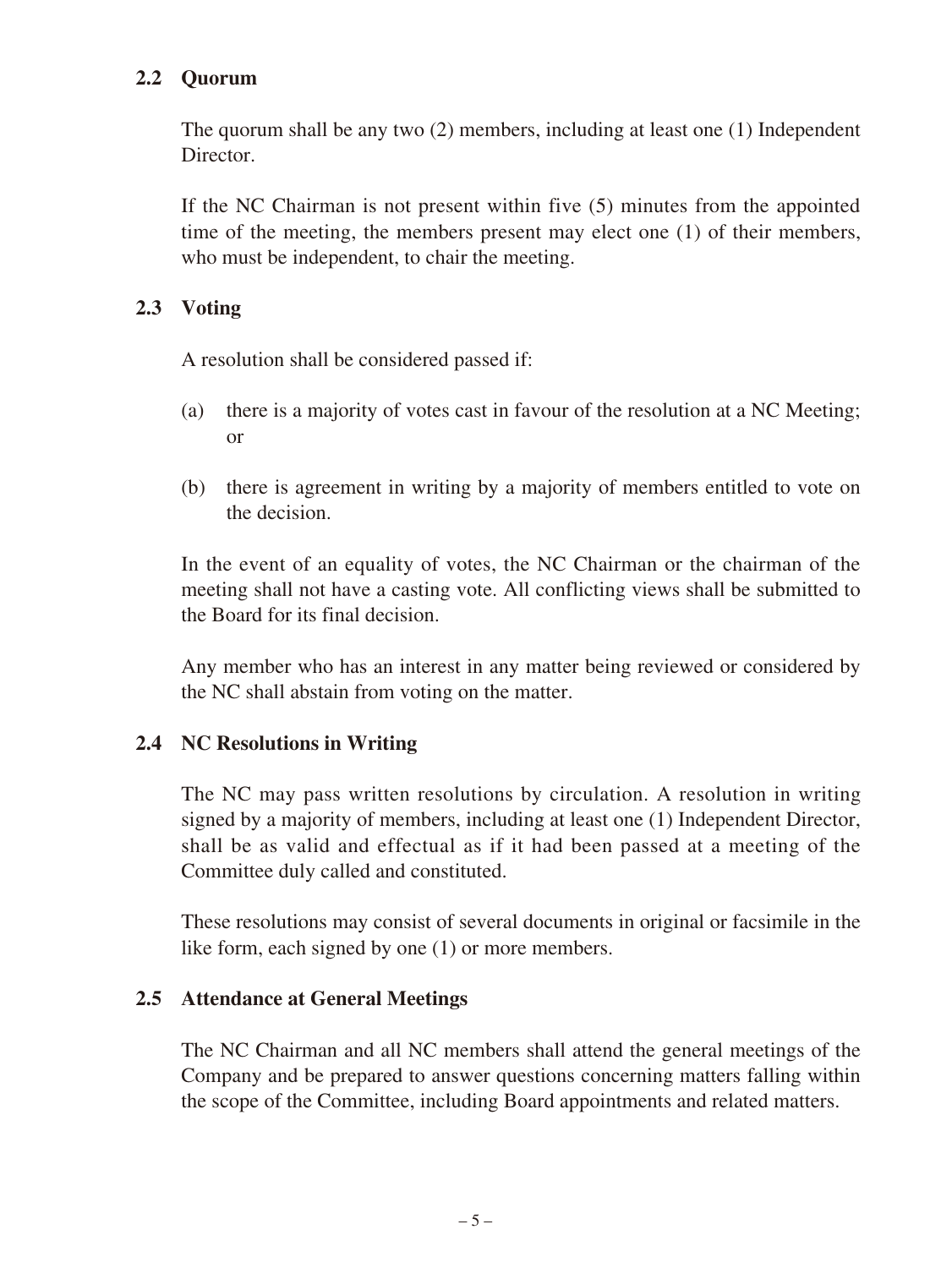#### **3. DUTIES AND RESPONSIBILITIES**

The duties of the Committee shall be:

(a) To make recommendations to the Board on the appointment or re-appointment of Directors (including alternate Director(s), if any), including making recommendations on the composition of the Board generally and the balance between executive and non-executive Directors appointed to the Board in compliance with the provisions of the SGX-ST's Listing Manual, Listing Rules HK, and the Code.

The Committee shall review and monitor that the Board comprises at least three (3) Independent Directors. In the event that one-third of the Board do not consist of Independent Directors, the Committee shall recommend to the Board to appoint a sufficient number of Independent Directors within two (2) months, but in any case not later than three (3) months in order for the Board to comply with the above requirement.

Non-executive Directors should be appointed for a specific term subject to reelection.

If an alternate Director is appointed, the alternate Director should be familiar with the Company's affairs and be appropriately qualified. If a person is proposed to be appointed as an alternate Director to an Independent Director, the NC and the Board should review and conclude that the person would similarly qualify as an Independent Director.

(b) To review the Board structure, size and composition (including appropriate balance and mix of skills, knowledge, experience and other aspects of diversity such as gender and age, so as to avoid groupthink and foster constructive debate) at least annually, having regard to the scope and nature of the operations of the Company and the core competencies of the Directors as a group, and make recommendations to the Board on any proposed adjustments to the Board that may be deemed necessary to complement the Company's corporate strategy.

The Committee shall review and monitor that the Board has a balance and mix of skills, knowledge and experience appropriate for the requirements of the Company's business and that changes to its composition can be managed without undue disruption. The Committee shall recommend to the Board to include a balanced composition of executive and non-executive Directors (including Independent Directors) so that there is a strong independent element on the Board, which can effectively exercise independent judgment. The Committee shall recommend that non-executive Directors should be of sufficient calibre and number for their views to carry weight.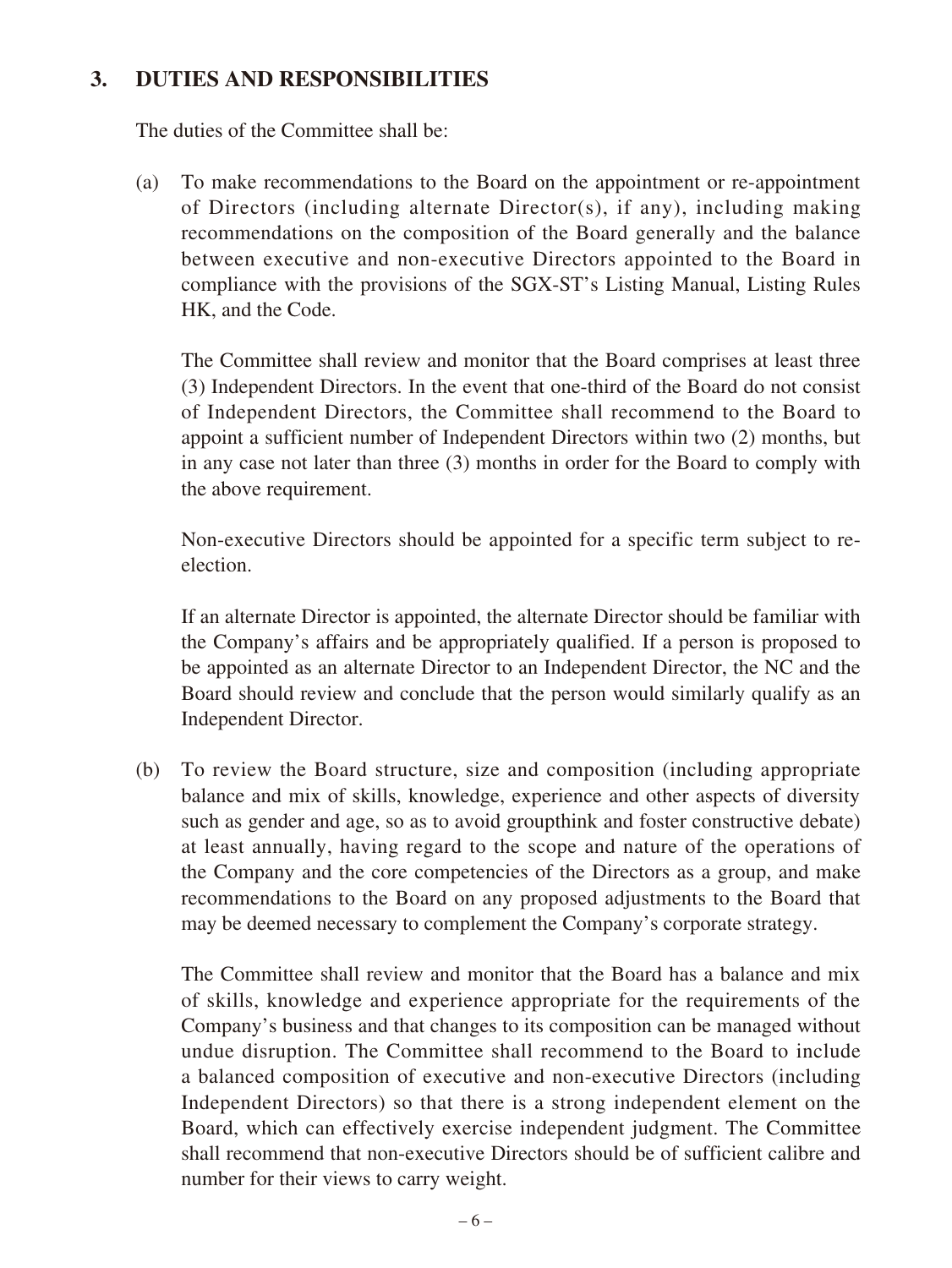- (c) To identify individuals suitably qualified to become Board members and select or make recommendations to the Board on the selection of individuals nominated for directorships. The NC should ensure that new Directors are aware of their duties and obligations.
- (d) To assess and determine, on an annual basis, and as and when circumstances require, if a Director is independent, having regard to the circumstances set forth in Rule 210(5)(d) of the SGX-ST's Listing Manual, Provision 2.1 of the Code, Rule 3.13 of the Listing Rules HK and other salient factors.
- (e) To assess the independence of Independent Directors. If the Independent Director has served on the Board beyond nine (9) years from the date of his/her first appointment, the independence of such Director would be subject to particularly rigorous review and his/her further appointment should be subject to separate resolutions to be approved by shareholders in the manner described in the SGX-ST's Listing Manual and/or any other applicable statutes, rules or regulations. The papers to shareholders accompanying that resolution should include the reasons why the Board believes he/she is still independent and should be reelected.
- (f) To review the diversity policy of the Board, and should disclose the policy and progress made towards implementing the policy, including objectives, in the corporate governance report.
- (g) To determine the process for search, nomination, selection, appointment and reappointment of Directors to the Board and assess nominees or candidates for appointment or election to the Board, determining whether or not such nominee has the requisite qualifications, competency and whether or not he/she is independent.

Important issues to be considered as part of the process for the selection, appointment and re-appointment of Directors include composition and progressive renewal of the Board and each Director's competencies, commitment, contribution and performance (e.g. attendance, preparedness, participation and candour) including, if applicable, his/her performance as an Independent Director.

(h) To review and recommend succession plans for Directors, in particular for the chairman of the Board, chief executive officer ("**CEO**") and key management  $personnel<sup>1</sup>$ .

<sup>1</sup> *The term "key management personnel" shall mean the CEO and other persons having authority and responsibility for planning, directing and controlling the activities of the company.*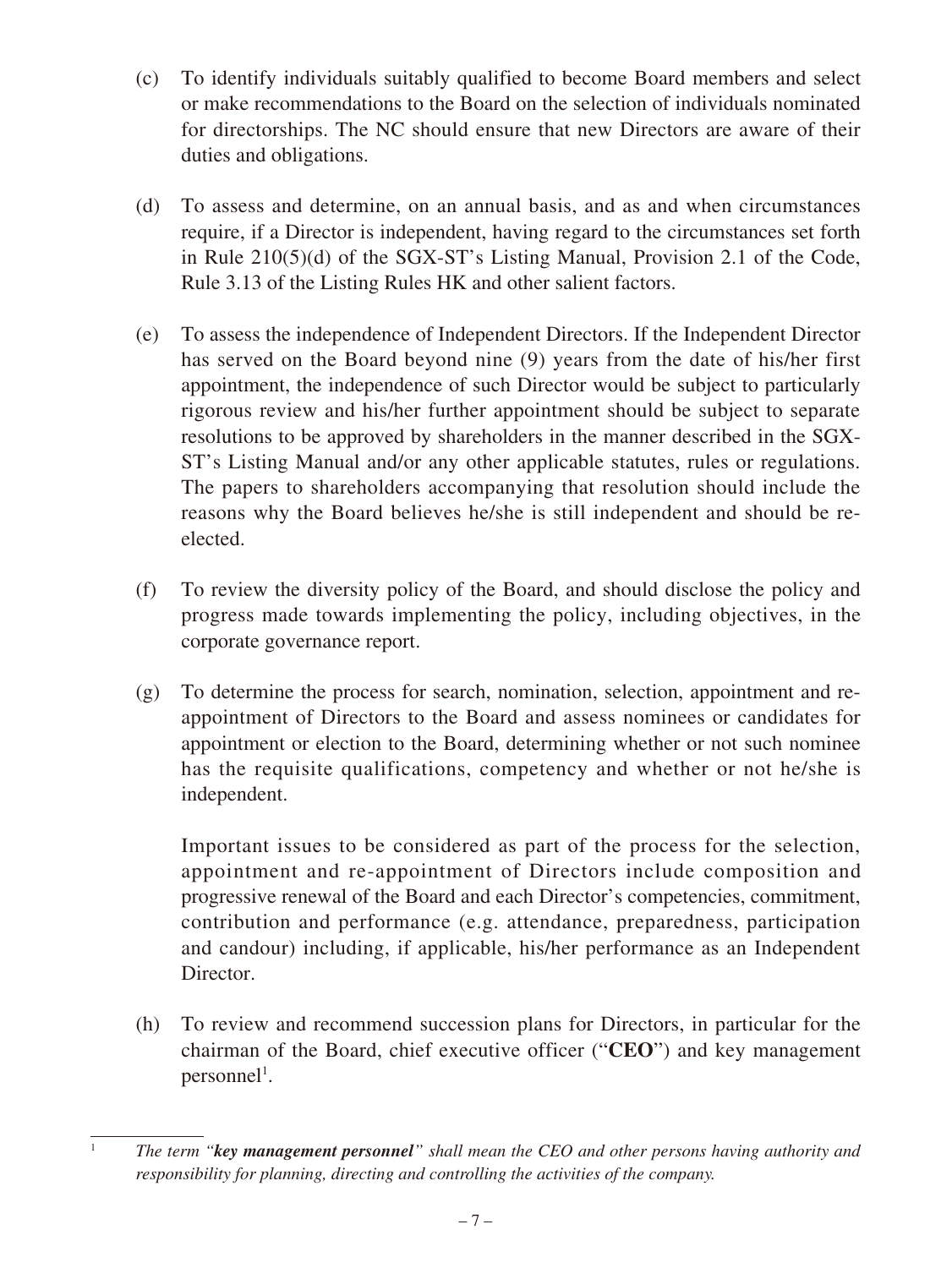- (i) To develop a process for the evaluation of performance of the Board, its Board committees and Directors.
- (j) To determine how the Board's performance may be evaluated and propose objective performance criteria. Such performance criteria, which should be approved by the Board, should allow for comparison with industry peers and address how the Board has enhanced long-term shareholder value. These performance criteria should not be changed from year to year, and where circumstances deem it necessary for any of the criteria to be changed, the onus should be on the Board to justify this decision.
- (k) To assess the effectiveness of the Board as a whole, the Board Committees and the contribution of the chairman and each individual Director to the effectiveness of the Board.

The results of the performance evaluation will be reviewed by the NC Chairman and the assessment process shall be disclosed in the Company's annual report. Individual evaluation should aim to assess whether each Director continues to contribute effectively and demonstrate commitment to the role.

The chairman of the Board should act on the results of the performance evaluation, and in consultation with the NC, propose, where appropriate, new members to be appointed to the Board or seek the resignation of Directors.

If an external facilitator has been used, the Board should disclose in the Company's annual report the identity of the external facilitator and its connection, if any, with the Company or any of its Directors.

- (l) To review and monitor training and professional development programmes for the Board, its Directors (including new Director who has no prior experience as a director of an issuer listed on SGX-ST) and the senior management.
- (m) To review and monitor that the Company arranges and funds suitable training, placing an appropriate emphasis on the roles, functions and duties of a Director and to monitor that the Directors provide a record of the training they have received to the Company.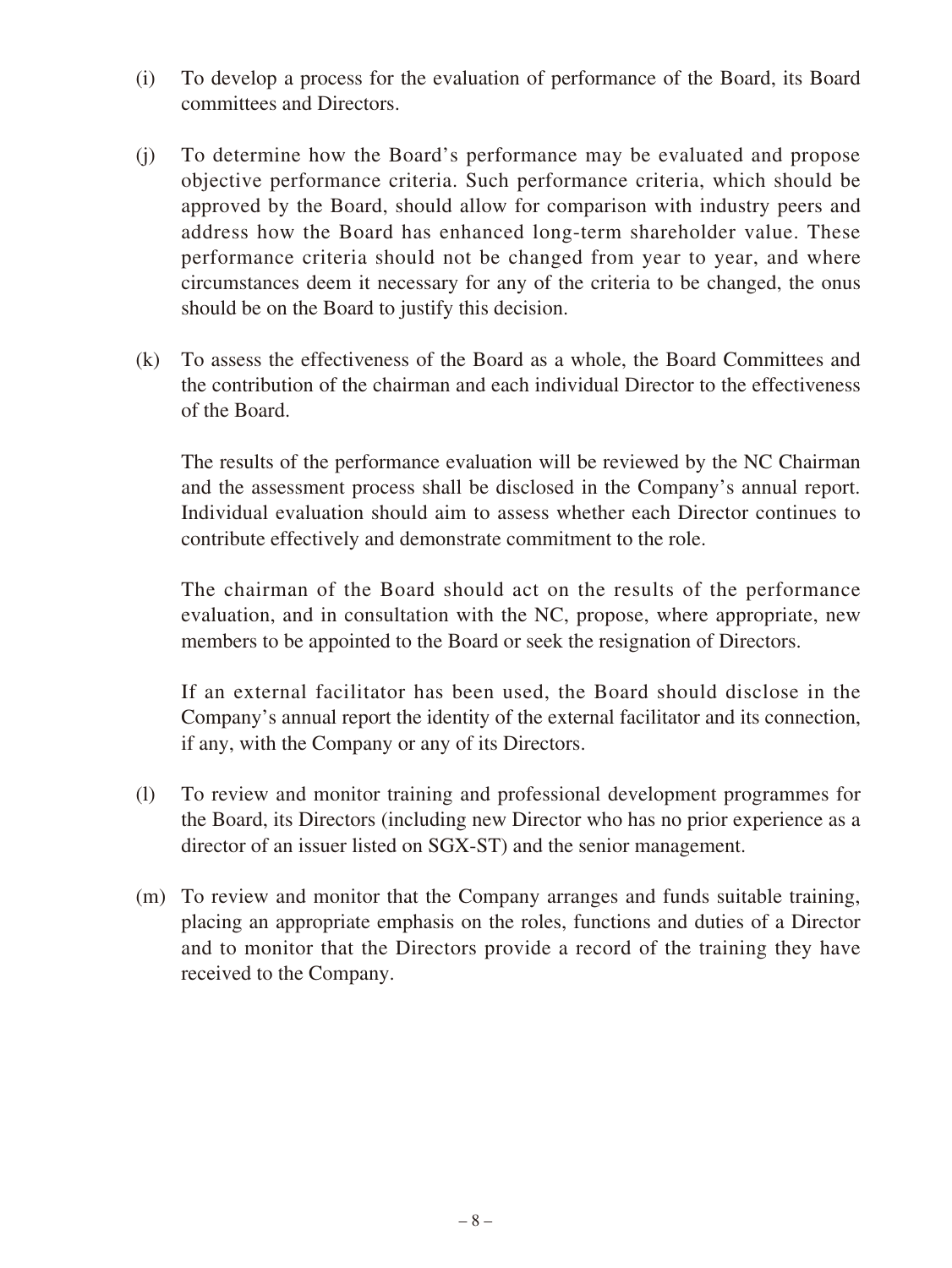- (n) To recommend Directors who are retiring by rotation or are newly appointed to be put forward for re-election. All Directors (including executive Directors) must submit themselves for re-nomination and re-appointment at regular intervals and at least once every three (3) years. Directors appointed by the Board as an additional Director or to fill a casual vacancy shall hold office only until the next annual general meeting of the Company and shall be eligible for re-election.
- (o) To review and determine whether a Director is able to and has been adequately carrying out his/her duties as a Director of the Company, taking into consideration the Director's number of Board representations on listed companies and principal commitments, and whether he/she is spending sufficient time performing his/her responsibilities to the Company. The NC shall recommend to the Board guidelines to address competing time commitments faced by Directors who serve on multiple boards or have principal commitments.
- (p) To review and recommend candidates for senior management staff, who are not also candidates for appointment to the Board.
- (q) Such other duties or functions as may be delegated by the Board or required by regulatory authorities.

# **4. REPORTING PROCEDURES**

- 4.1 The NC shall report from time to time its findings and recommendations to the Board.
- 4.2 The NC shall make recommendations to the Board as it deems appropriate in any area within its remit where action or improvement is needed.

#### **5. REMUNERATION**

- 5.1 Having regard to the functions performed by members of the Committee in addition to their functions as Directors in relation to the activities of the NC and pursuant to the specific powers conferred upon the Board by the Constitution of the Company, members of the Committee may be paid such special remuneration in respect of their appointment and in such manner as shall be fixed by the Board.
- 5.2 Such special remuneration shall be in addition to the annual fees payable to members of the NC.